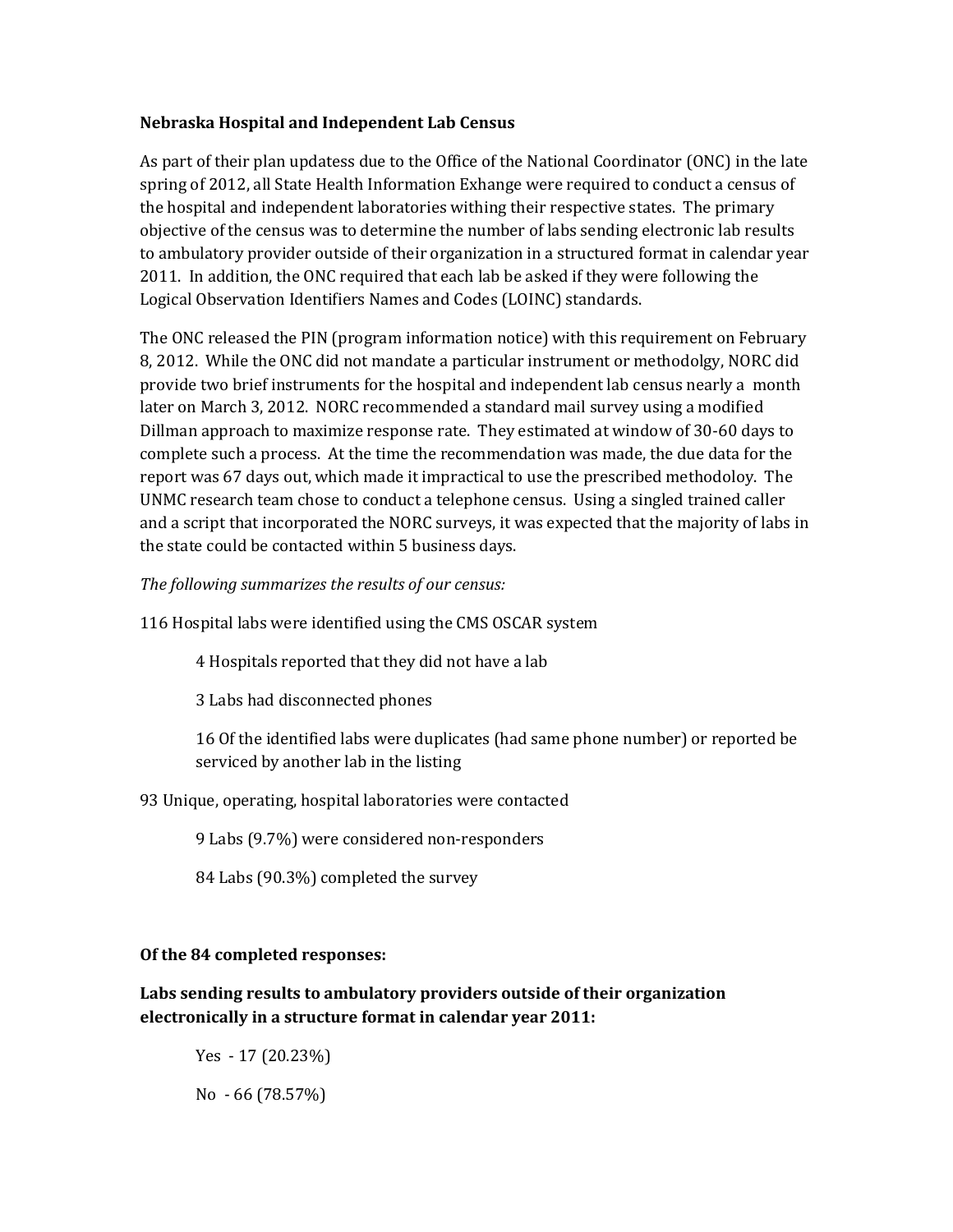Did not know - 2 (2.38%)

# **Of those submitting structured electronic results (n = 17), the proportion of results being sent to EHRs and web portals were:**

|             | <b>EHR</b>   | Web Portal   |
|-------------|--------------|--------------|
| 0%          | $1(5.88\%)$  | 3(17.65%)    |
| $1 - 24%$   | 2 (11.76%)   | 2 (11.76%)   |
| 25-49%      | 2 (11.76%)   | $1(5.88\%)$  |
| 50-74%      | $5(29.41\%)$ | 3(17.65%)    |
| 75-99%      | 5 (29.41%)   | 3(17.65%)    |
| 100%        | $0(0\%)$     | $0(0\%)$     |
| Do not know | 2 (11.76%)   | $5(29.41\%)$ |

# **Labs following LOINC standards for test results send to ambulatory providers outside of their organization in calendar year 2011**

Yes – 13 (15.48%)  $No - 63 (75%)$ Did not know – 8 (9.52%)

*Of those submitting structure electronic results, 5 out of 17 (29.41%) followed the LOINC standards on at least some of the results sent durning 2011.*

Three of the four labs (75%) with more than 500,000 billable tests were sending results in a structured electronic format compared to 7 out 21 labs (33.3%) billing for between 100,000 and 499,999 labs, and 7 out of 54 labs (12.96%) billing for fewer than 100,000 labs.

None of the lab managers, directors, and supervisors surveyed could confirm that their lab had implemented the LRI guide. (8 did not know and 76 responded no)

Similarly, no respondent could indicate which of the HL7 standards they were using.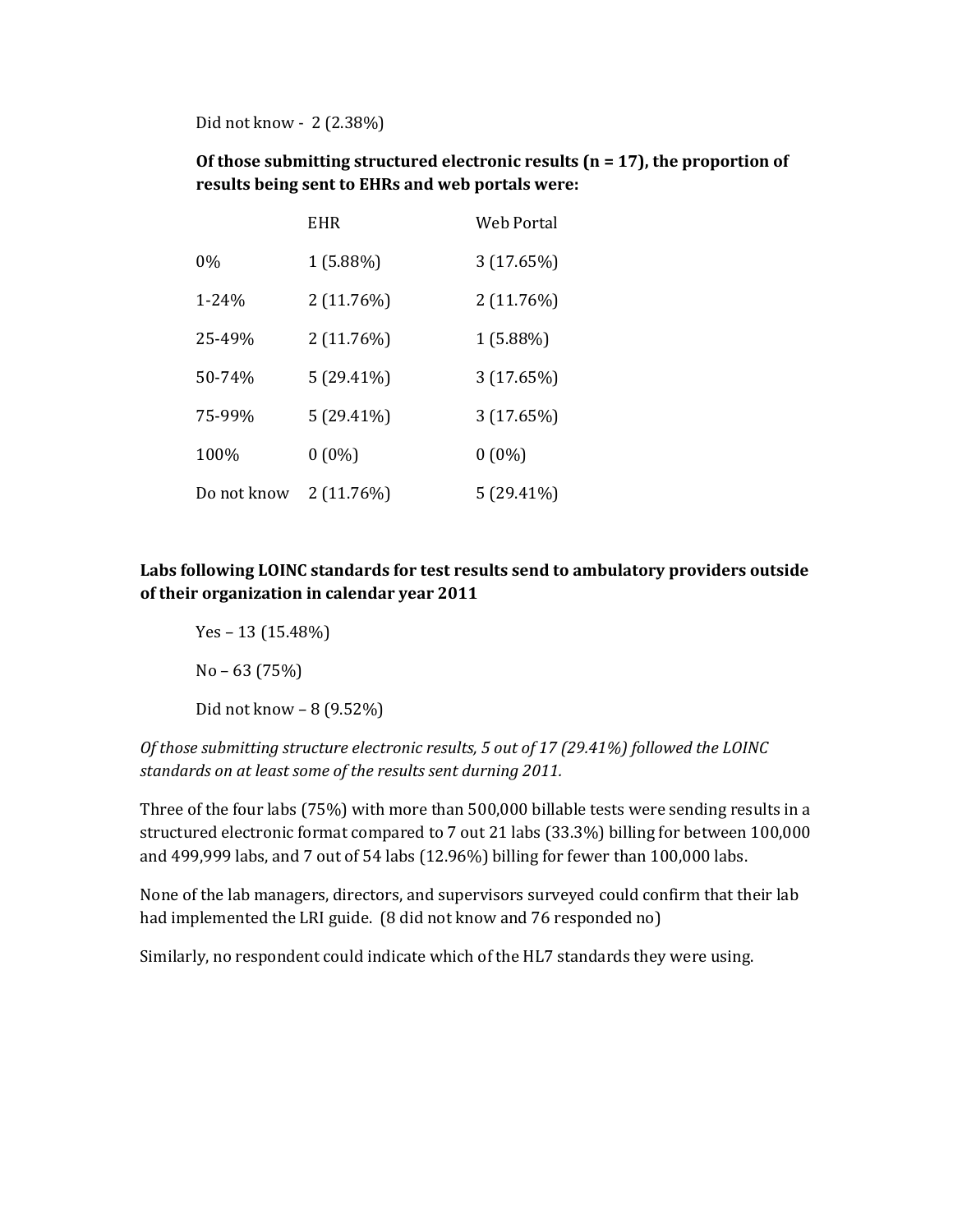42 Independent labs were identified using the CMS OSCAR system

3 Reported that they were not a lab

1 Reported that they did not send out lab results (research lab)

1 Lab was closed

37 Independent laboratories were contacted

2 Labs (5.41%) Refused to participate

2 Labs (5.41%) did not respond to repeated contacts

33 Labs (89.19%) completed the survey

Two corporations accounted for 18 unique lab sites. Results are presented for all 33 labs.

#### **Of the 33 completed responses:**

#### **Labs sending results to ambulatory providers outside of their organization electronically in a structure format in calendar year 2011:**

Yes - 25 (75.76%) No - 8 (24.24%) Did not know - 0 (0%)

### **Of those submitting structured electronic results (n = 25), the proportion of results being sent to EHRs and web portals were:**

|             | <b>EHR</b> | <b>Web Portal</b> |
|-------------|------------|-------------------|
| $0\%$       | $0(0\%)$   | $0(0\%)$          |
| $1 - 24%$   | $1(4\%)$   | 2(8%)             |
| 25-49%      | $1(4\%)$   | $1(4\%)$          |
| 50-74%      | 9(36%)     | 9(36%)            |
| 75-99%      | 12 (48%)   | 11 (44%)          |
| 100%        | 2(8%)      | 2(8%)             |
| Do not know | $0(0\%)$   | $1(4\%)$          |